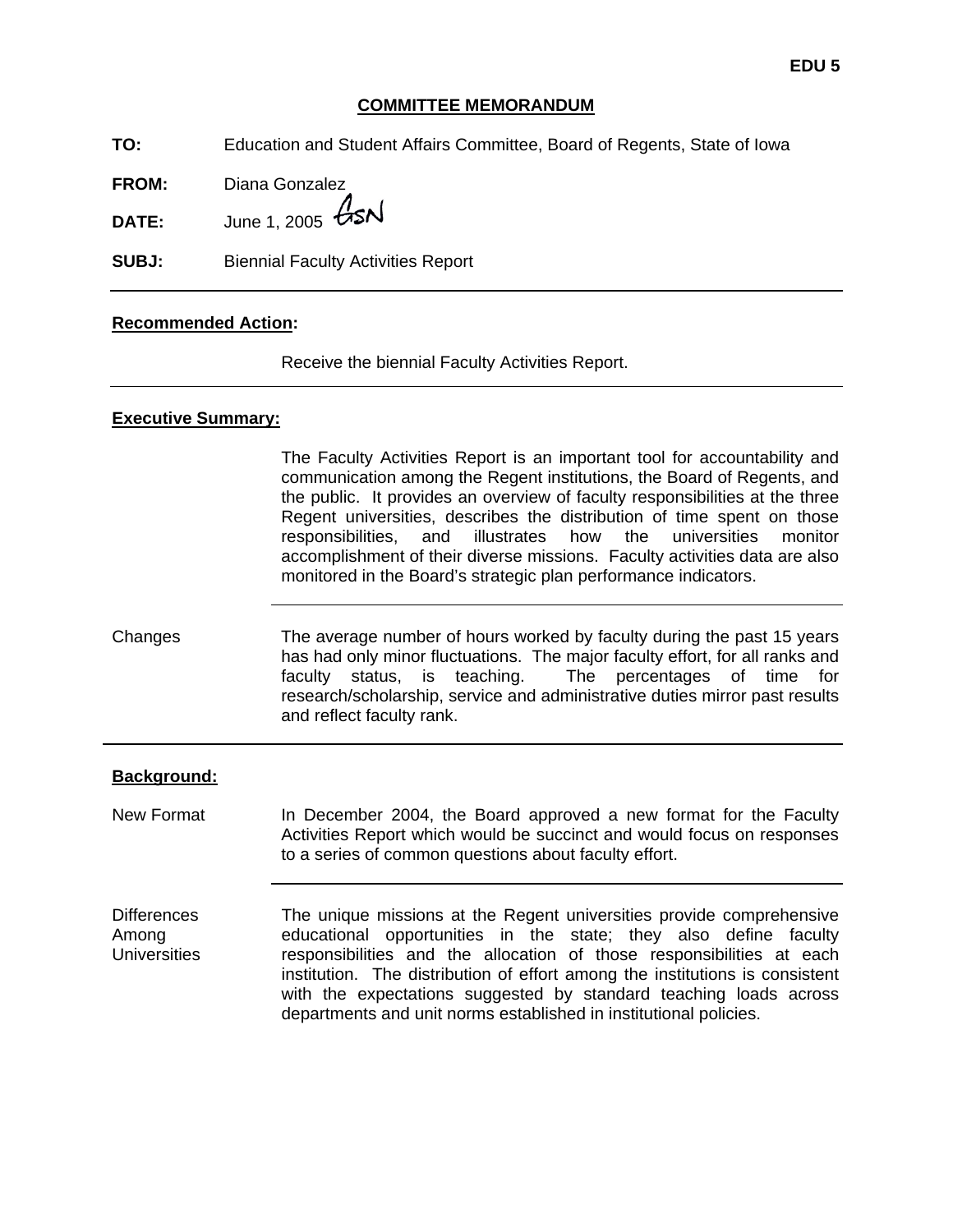For example, SUI's large clinical enterprise embodies unique faculty responsibilities related to service. ISU's land-grant mission embodies a commitment to extension and outreach. UNI's mission embodies a commitment to undergraduate education. Therefore, the distribution of faculty efforts differs among institutions.

Data The data presented in this report about faculty effort were obtained through surveys administered to faculty at each institution in 2004-05. At SUI, approximately 25% of the total eligible faculty were surveyed and a 76% response rate was obtained. At ISU, approximately 36% of the eligible faculty were surveyed and an 80% response rate was obtained. At UNI, approximately 30% of the eligible faculty were surveyed and a 66% response rate was obtained.

# **What do faculty do?**

#### **University** of Iowa At SUI, faculty members spend 36.2% of their effort on teaching, 34.8% on sponsored and non-sponsored research, 12.1% on administrative activities, and 17.0% on university and public service.

- $\Diamond$  In non-health science colleges, faculty members spend 43.3% of their effort on teaching, 39.0% on research, 14.1% on administrative activities, and 3.6% on service.
- $\diamond$  In health science colleges, faculty spend 28.9% of their effort on teaching, 30.4% on research, 10.0% on administrative activities, and 30.7% on service. The "service" category includes patient care in an instructional setting or teaching that takes place with clinical service.



Tenure-track faculty spend more time on research activities and less time on administrative activities than tenured faculty.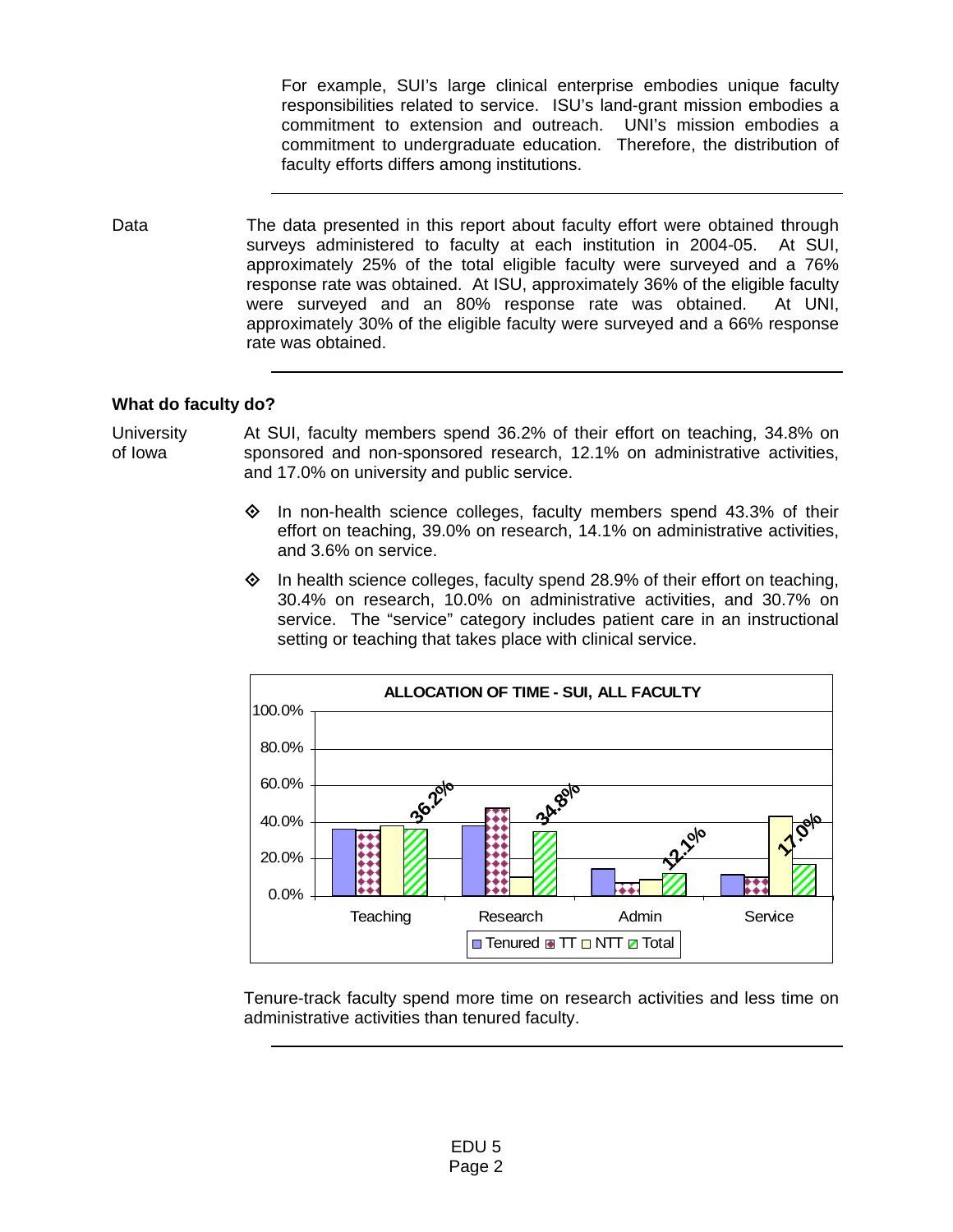Iowa State **University** 

At ISU, faculty members spend 46.8% of their effort on teaching, 36.0% on sponsored and non-sponsored research, 5.0% on administrative activity, and 12.3% on university, public, and professional service (in keeping with ISU's land-grant mission and commitment to extension/outreach).



Tenured and tenure-track faculty spend approximately the same amount of time on teaching, however, tenure-track faculty spend a higher proportion of their time on sponsored and non-sponsored research and less time on administrative activities than tenured faculty.

At UNI, faculty members spend 68.1% of their effort on teaching, 16.4% on sponsored and non-sponsored research, 8.2% on administrative activity, and 7.3% on university, public, and professional service.



Tenured and tenure-track faculty spend approximately the same amount of time on teaching; however, tenure-track faculty spend a higher proportion of their time on sponsored and non-sponsored research and less time on administrative activities than tenured faculty.

**University** of Northern Iowa

> EDU 5 Page 3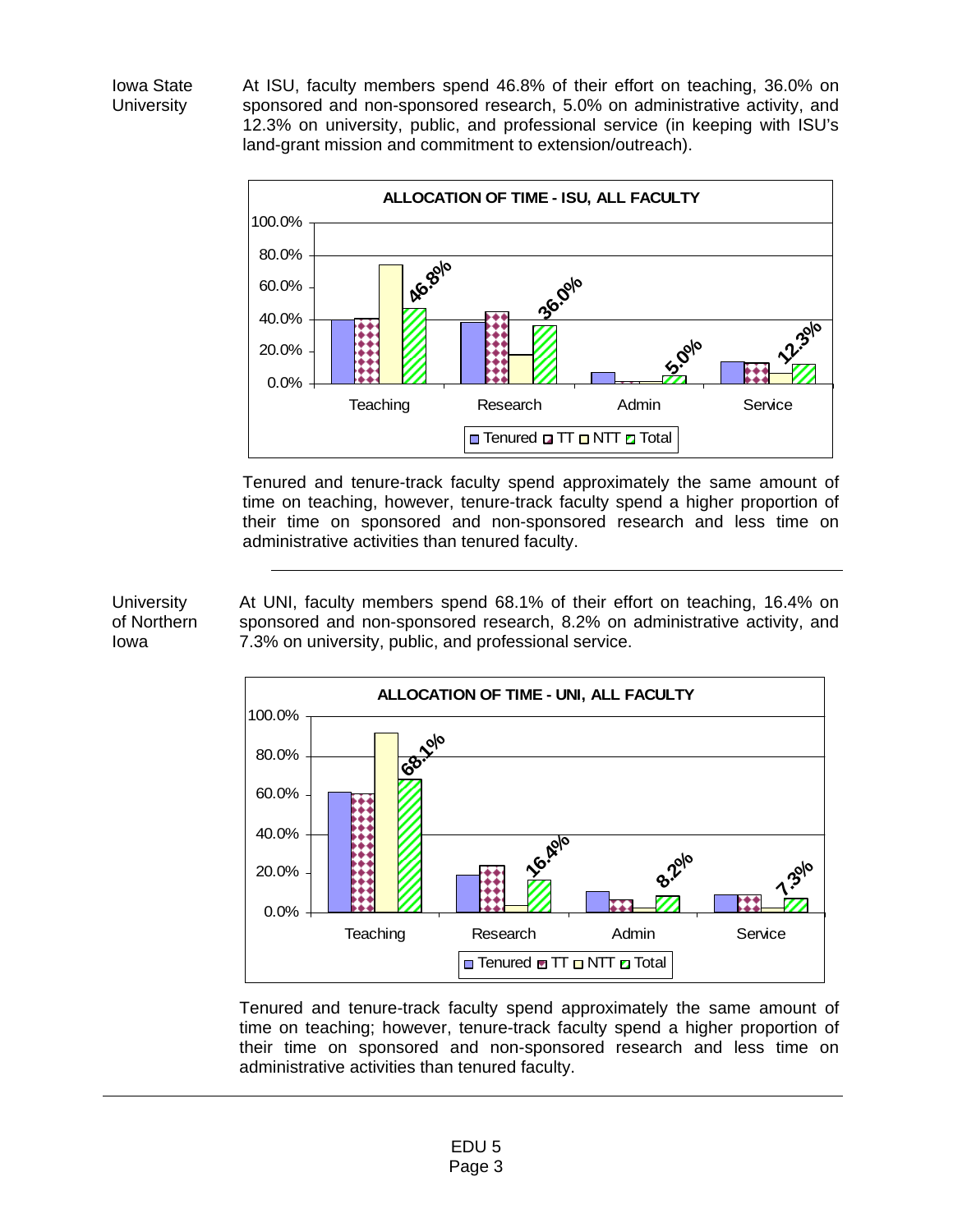#### **How many hours per week do faculty work?**

**University** of Iowa The results of a faculty survey conducted in Fall 2004 with a response rate of 76% showed that at SUI the average number of hours worked per week by faculty was 57.4. Tenured faculty worked 56.4 hours per week, while tenuretrack and non-tenure-track faculty worked 59.5 and 58.5 hours per week, respectively. Iowa State **University** The results of a faculty survey conducted in Fall 2004 with a response rate of 80.2% showed that at ISU the average number of hours worked per week by faculty was 57.9. Tenured faculty worked 59.5 hours per week, while tenuretrack and non-tenure-track faculty worked 57.8 and 52.1 hours per week, respectively. University of Northern Iowa The results of faculty surveys conducted in Fall 2004 and Spring 2005 with a response rate of 66% showed that at UNI the average number of hours worked per week by faculty was 53.4. Tenured faculty worked 54.5 hours per week, while tenure-track and non-tenure-track faculty worked 54.0 and 49.1 hours per week, respectively.

### **Who is actually teaching the students?**

**University** of Iowa At SUI, approximately 60% of all student FTEs are taught by tenured or tenure-track faculty; approximately 23% of all students FTEs are taught by non-tenure-track faculty; and 17% of all student FTEs are taught by graduate teaching assistants.

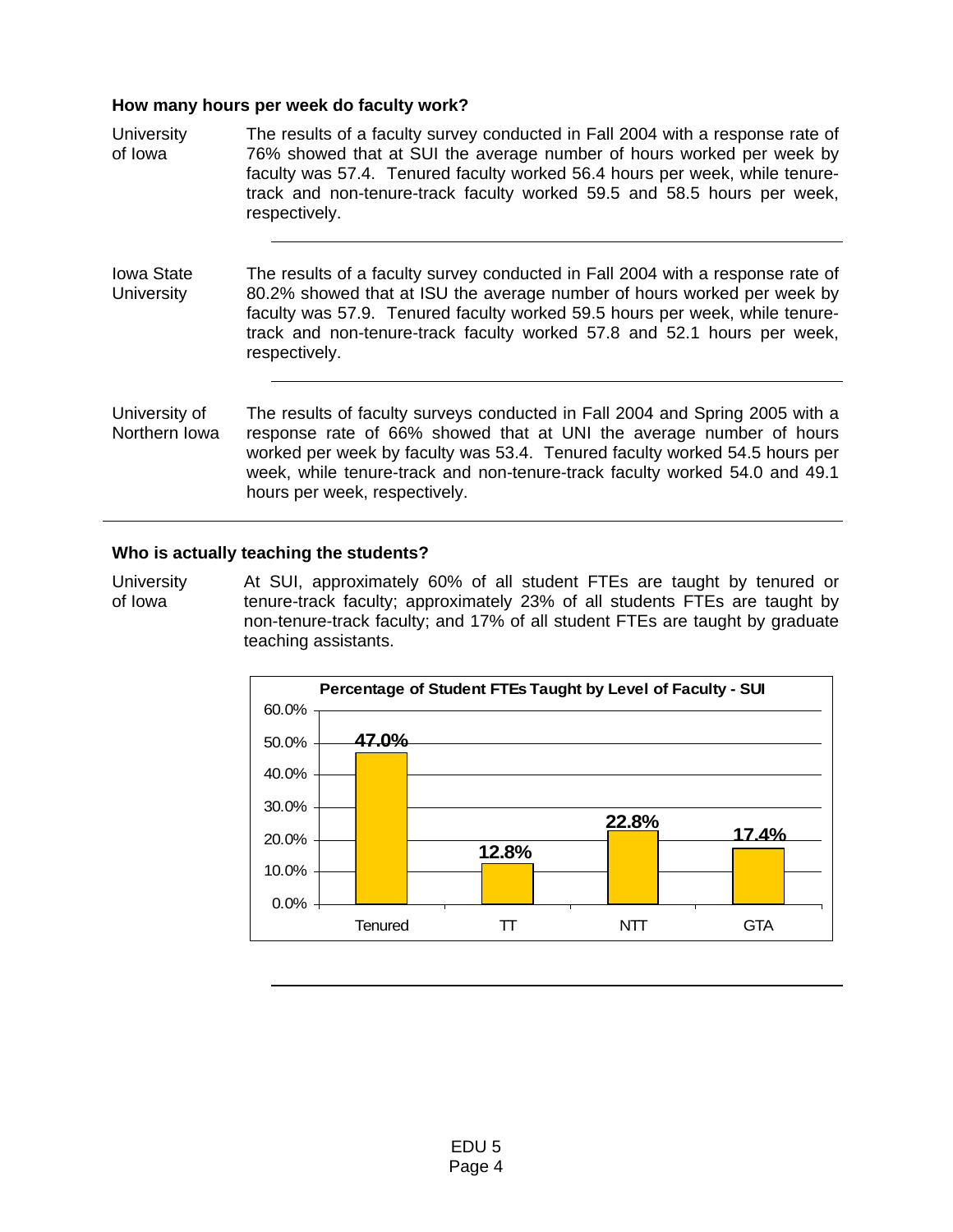Iowa State **University** At ISU, approximately 60% of all student FTEs are taught by tenured or tenure-track faculty; approximately 27% of all student FTEs are taught by non-tenure-track faculty; and 13% of all student FTEs are taught by graduate teaching assistants.



**University** of Northern Iowa At UNI, approximately 74% of all student FTEs are taught by tenured or tenure-track faculty; approximately 26% of all student FTEs are taught by non-tenure-track faculty; and less than 1% of all student FTEs are taught by graduate teaching assistants.

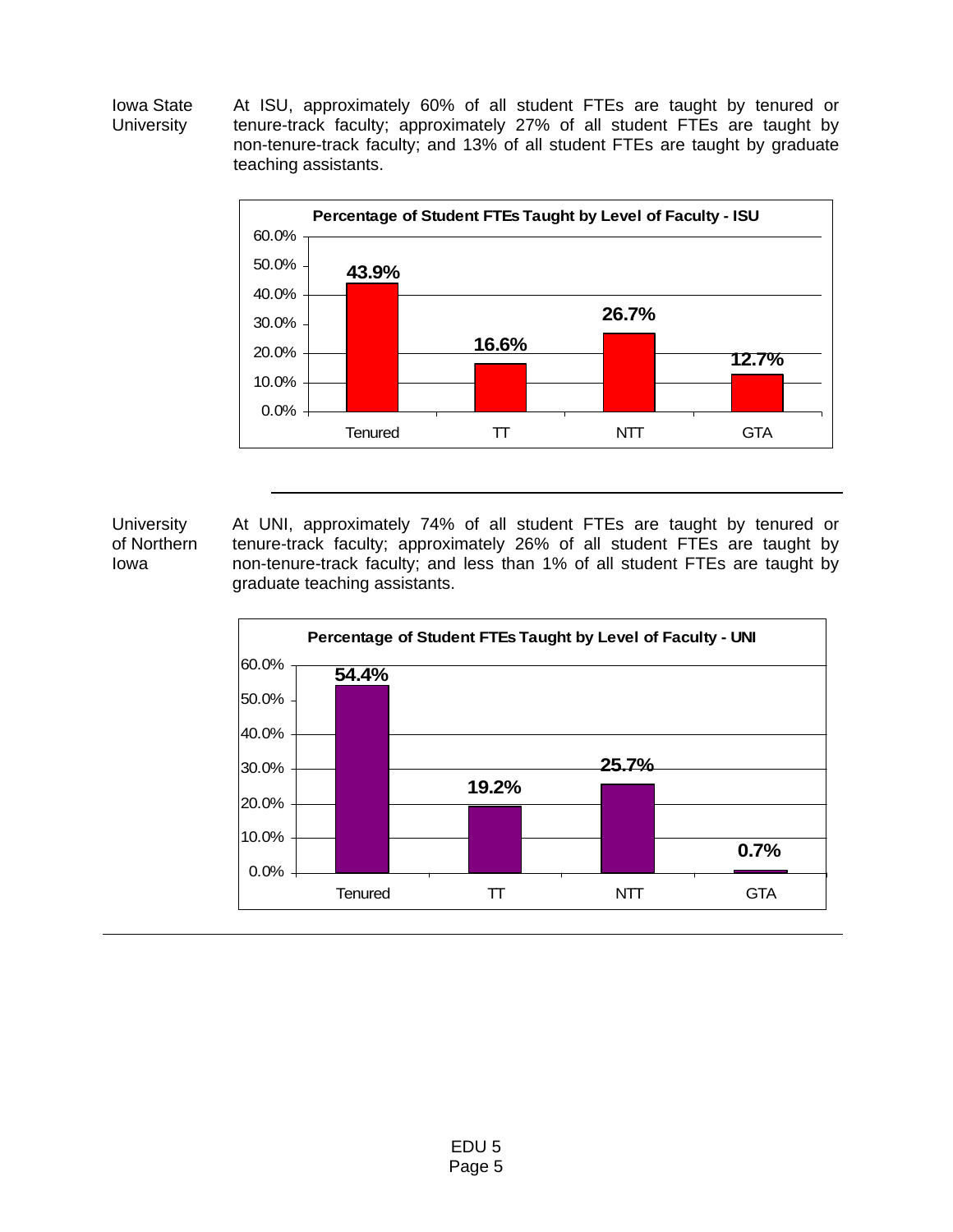### **Are tenured faculty teaching the undergraduate students?**

**University** of Iowa Fall 2004 data show that 42.7% of undergraduate student credit hours are taught by tenured faculty, 12.5% are taught by tenure-track faculty, 23.1% are taught by non-tenure-track faculty, and 21.7% are taught by graduate assistants.



#### Iowa State **University** Fall 2004 data show that 39.9% of undergraduate student credit hours are taught by tenured faculty, 16.3% are taught by tenure-track faculty, 29.6% are taught by non-tenure-track faculty, and 14.2% are taught by graduate teaching assistants.

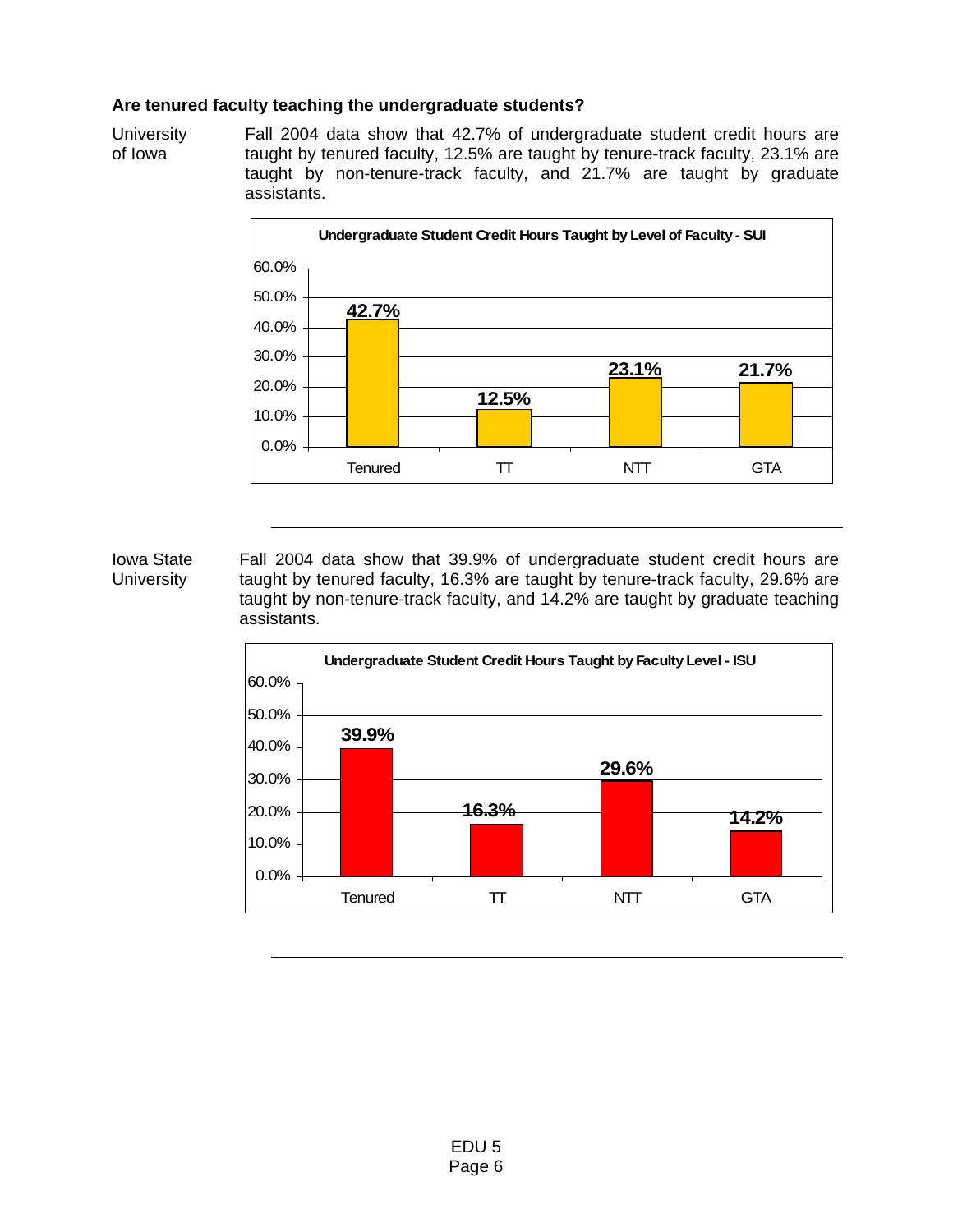**University** of Northern Iowa Fall 2004 and Spring 2005 data show that 53.4% of undergraduate student credit hours are taught by tenured faculty, 18.4% are taught by tenure-track faculty, 27.4% are taught by non-tenure-track faculty, and 0.8% are taught by graduate teaching assistants.



# **How much time do faculty spend on teaching students relative to doing research?**

**University** of Iowa Fall 2004 data show that faculty spend approximately 21 hours per week on teaching and teaching related activities<sup>1</sup> while they spend approximately 20 hours per week on sponsored and non-sponsored research.

- $\Diamond$  In non-health science colleges, faculty spend approximately 25 hours per week on teaching in comparison to 17 hours in health science colleges<sup>2</sup>.
- In non-health science colleges, faculty spend approximately 22 hours per week on research in comparison to 17 hours per week in health science colleges.
- $\diamond$  Faculty in health science colleges spend approximately 18 hours per week on "other University and public service," which includes patient care in an instructional setting.

 1 Preparation of course syllabi, and class lectures; preparation and administration of examinations; evaluation of student work; mentoring undergraduate and graduate students in research settings; improving instruction through design and revision of curriculum, creation of new courses, and supervision of students in research settings; time spent in the classroom, studio, or lab with students; time spent with students outside a structured learning environment; and time spent preparing for both structured and unstructured learning experiences.<br><sup>2</sup> Dentistry, medicine, nursing, pharmacy, and public health.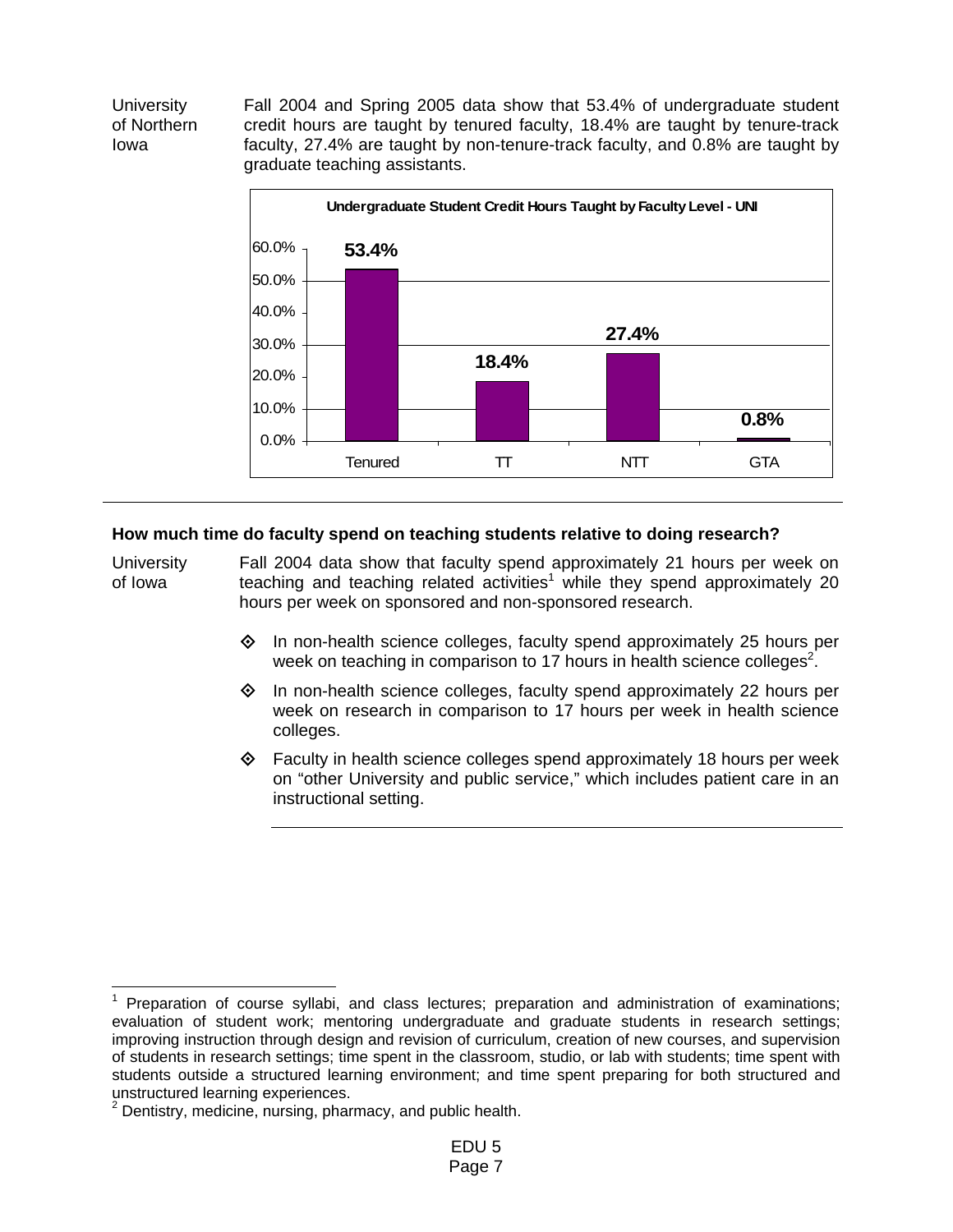Iowa State **University** Fall 2004 data show that faculty spend 27 hours per week on teaching and teaching related activities<sup>1</sup>, while they spend approximately 21 hours per week on sponsored and non-sponsored research.

University of Northern Iowa Fall 2004 and Spring 2005 data show that faculty spend approximately 36 hours per week on teaching and teaching related activities<sup>1</sup>, while they spend approximately 9 hours per week on sponsored and non-sponsored research.

## **Why do our universities engage in activities besides teaching?**

- **University** of Iowa The Kellogg Commission on the Future of State and Land-Grant Universities $3$ illustrates the increasing complexity of the research university mission when it suggests that "our tried-and-true formula of teaching, research, and service no longer serves adequately [we must] think, instead, of learning, discovery, and engagement" as our institutions seek to become "genuine learning communities" in which the links between discovery, learning, and serving the public good are strong. SUI's strategic plan lays out strategies to create more effective learning environments, to foster engagement and scholarship in many forms, and to integrate that engagement and scholarship into teaching and learning.
	- $\diamond$  Research universities offer "value added" to the undergraduate students in the opportunity to observe and participate in faculty research, scholarship, and creative work. Faculty scholarship engenders public partnerships which create new directions in research. Active research and scholarship leads to the enhancement of knowledge and the renewal of ideas and attitudes; this principle forms the basis for teaching at the University. Sponsored research is an investment in the future. The return on the investment is enriched learning experiences, economic development in the state, a better educated workforce, and improved quality of life for Iowans.
	- $\Diamond$  Faculty service and engagement enrich the curriculum and inform student experiential learning opportunities. SUI has "a special obligation not only to seek knowledge and teach in the realms of pure intellect, but also to dedicate ourselves to improving the lives of our fellow citizens directly. $4$ <sup>th</sup> To this end, the University seeks to expand public partnerships in order to increase access, interaction, dialogue, and societal benefit. Faculty service and engagement also enrich the curriculum and inform student experiential learning opportunities.
	- $\Leftrightarrow$  For many lowans, the most visible and important way in which the University faculty touch their lives is through clinical services and health care. Faculty in non-health sciences colleges provide clinical services to the community as well, including the College of Law's Legal Clinic and the Seashore Clinic in the College of Liberal Arts and Sciences' Department of Psychology.

 3 In "Returning to Our Roots."

<sup>4</sup> University of Iowa President David Skorton.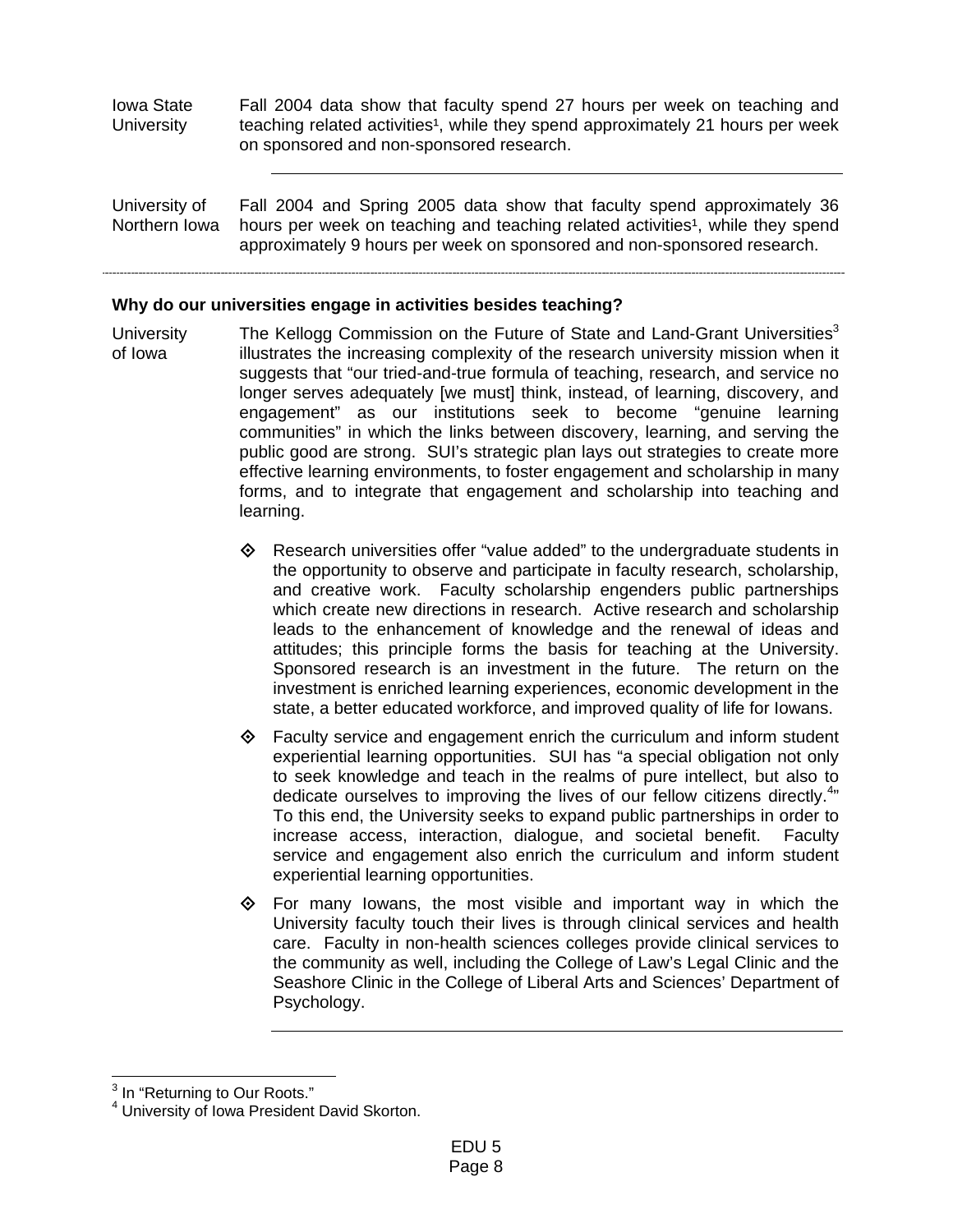Iowa State **University** ISU's mission is to create knowledge through world-class scholarship in teaching, research, and creative endeavors. All faculty are expected to be actively involved in scholarly activities. In keeping with its land-grant mission, professional practice and outreach are also important elements of faculty work. ISU is designated a Carnegie Foundation Doctoral/Research Extensive university, a classification reserved for universities with comprehensive degree programs and a strong commitment to graduate education and research.

- $\diamond$  For most faculty, scholarship is in experimental research programs; faculty efforts in research mean that faculty are best positioned to help students obtain the best instruction.
- $\Leftrightarrow$  Faculty also share knowledge through outreach programs, including teaching off-campus credit courses; conducting teleconferences and short courses; and technology transfer.
- $\diamond$  In addition to their teaching, research, and outreach roles, ISU faculty are expected to provide service at the departmental, college, and university levels, including undergraduate advising and membership on committees.

**University** of Northern Iowa Engagement by faculty in non-teaching activities including research, visual and performing arts, professional and community service, and economic development benefits students' learning by bringing new knowledge and contemporary problem-solving experiences to the classroom. Such activities also help faculty to engage students more effectively in their major, in their future profession, and in leadership development. With an emphasis on experiential learning and internship experiences for students, faculty often include students in their university and community service activities.

# **How do we know that our universities are doing a good job?**

**University** of Iowa SUI has developed indicators by which to measure progress toward achieving the aspiration and goals articulated in its strategic plan. These indicators as well as other measures are monitored on an ongoing basis at the University to demonstrate overall progress, institutional health, and competitiveness among its peers.

> $\diamond$  Some significant indicators include increasing the one-year retention rate from 83.2% to 86.0%; increasing the six-year graduation rate from 66.2% to 70.0%; increasing the amount of external funding for sponsored research by 2.5% per year; increasing the annual number of options and licenses of SUI intellectual property from 30 to 75; and increasing to 10 the average number of national faculty fellowships and scholarships awarded per year.

> External rankings also provide a system of public accountability. Currently, *U.S. News and World Report* ranks two SUI programs at #1, 14 more in the top 10, and 24 more in the top 25. Overall, *U.S. News* ranks The University of Iowa  $19<sup>th</sup>$  among national universities. The overall rankings are based on the following factors: peer assessment, retention and graduation, faculty resources, student selectivity, graduation rate performance, and alumni giving rate.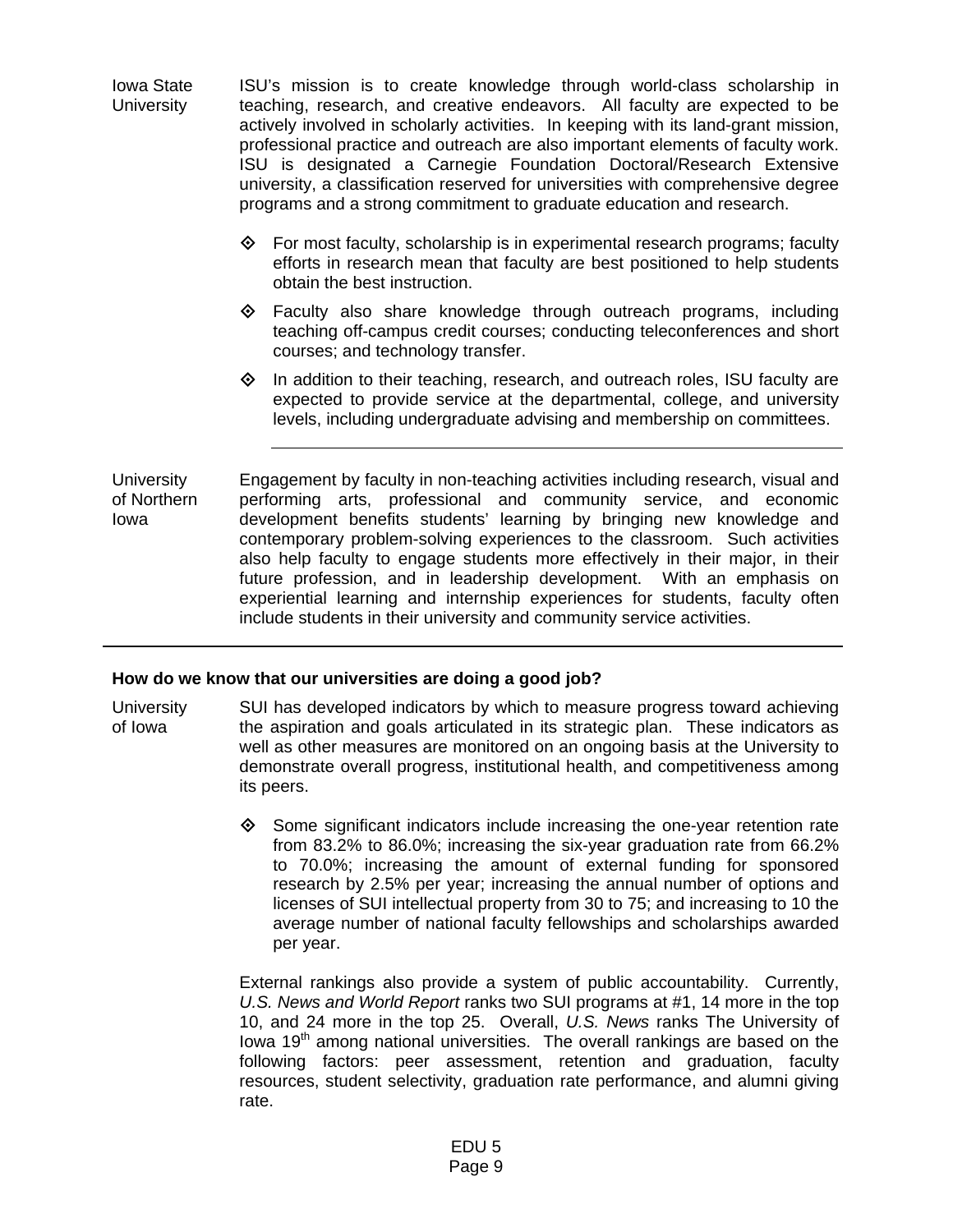$\diamond$  In the heavily weighted category of Peer Assessment, lowa is only one-tenth of a point below universities in the top ten - a significant achievement for a small institution with relatively limited resources. The University out-performs its predicted six-year graduation rate in the Graduation Rate Performance variable, putting it in the middle of the top ten. The University will continue to monitor these data as an important benchmark of success in achieving its mission and progress toward its aspiration.

Iowa State **University** ISU measures its success through the degree of satisfaction and success of its students, success of its faculty, and national rankings of the University and its programs.

- $\Diamond$  Students. The majority of ISU students (56%) were in the top quarter of their high school graduating class; more than 65% of ISU students indicated that they had chosen that school because of its academic reputation. In the National Survey of Student Engagement, 88% of the first-year students and 83% of the seniors rated their experience at ISU as good or excellent. A similar proportion indicated on the survey that they would choose ISU again. The six-year graduation rate at ISU is 66.5%, an increase of almost one percentage point from the prior year and almost six percentage points from five years ago.
- $\Leftrightarrow$  Faculty. In addition to a rigorous annual performance review, faculty undergo an extensive promotion and tenure review, which includes evaluation by students and administrators, as well as faculty peers inside and outside the institution. All faculty must demonstrate their excellence in scholarship, production of new ideas, and recognition of scholarship by peers in the discipline. These reviews ensure that ISU's faculty are known nationally and internationally for their ground-breaking research and their work with students and clients. The amount of sponsored funding is a measure of faculty success in discovery. In FY 2004, the amount of sponsored funding was \$274.2 million, an increase of 19% from the prior year and an increase of almost 38% from five years ago.
- $\Diamond$  National rankings. The 2005 U.S. News and World Report ranked ISU  $38<sup>th</sup>$  among public national universities – doctoral and  $84<sup>th</sup>$  overall. Its College of Engineering undergraduate programs was ranked 18<sup>th</sup> among public and  $33<sup>rd</sup>$  among all national universities – doctoral. Furthermore, ISU has a number of nationally ranked programs, including Statistics and Biostatistics; Biosystems Engineering; and Agricultural Education and Studies.